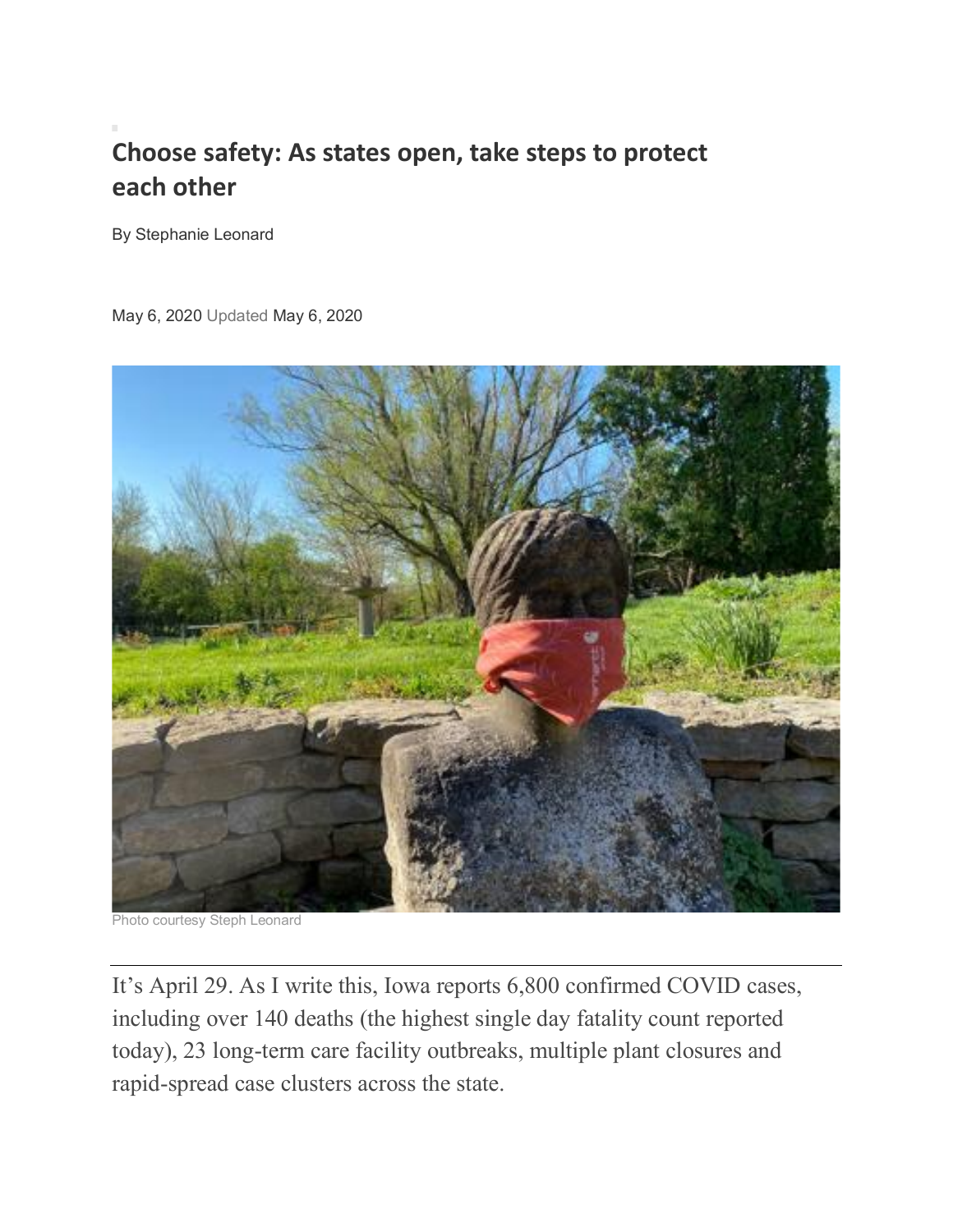By the time you read this article, these numbers will be out-of-date.

One case at a time, many of you and your families have already been personally impacted by COVID illness or loss.

Nationally, there are more than 1 million confirmed cases — about one-third of the world's cases — and over 60,000 deaths.

Daunting as they are, there is wide agreement that these numbers of tested, confirmed COVID cases underreport actual cases. Studies suggest that 25- 50% of coronavirus cases are asymptomatic or produce mild symptoms meaning they go virtually undetected and uncounted.

Put simply, testing and reporting lags far behind infection spread, making it impossible to provide a real-time assessment of a situation in rapid flux, or to assure any area or community is unaffected. The high contagion and two-to-14-day period between virus exposure and development of illness help provide cover for undetected spread.

## **More knowledge**

Health providers' and researchers' observations and studies are contributing to the bank of knowledge about the disease, with new findings emerging daily.

Early information categorized COVID as a respiratory disease, emphasizing particular risk for the elderly and those with preexisting conditions — heart disease, diabetes, high blood pressure, obesity and immune compromise.

But new information is emerging about the range of effects and courses of the disease — that it can attack multiple systems in the body, for healthy as well as vulnerable people.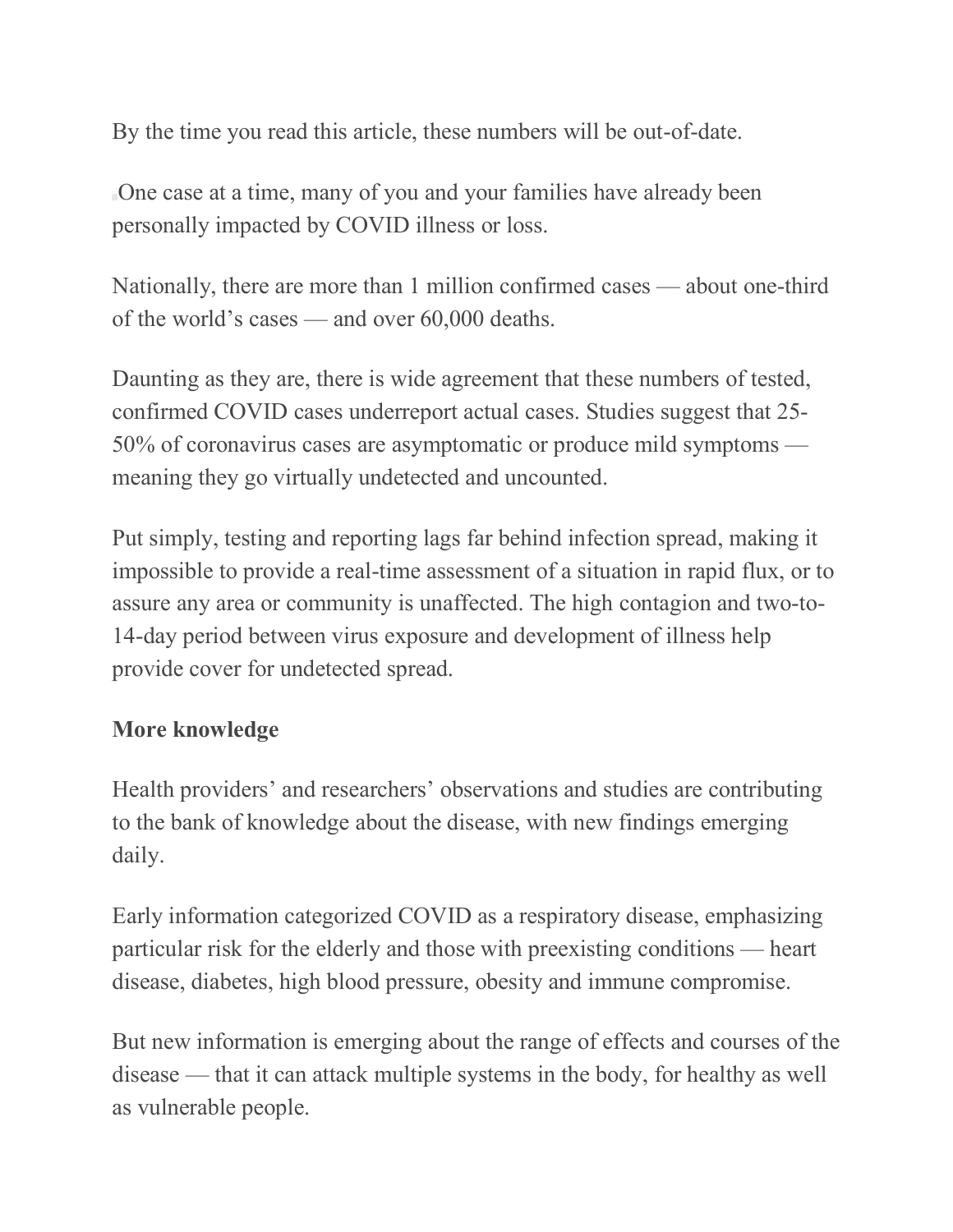Recent studies have found that cancer patients — particularly with blood or lung cancers — have higher risk of severe complications or death if infected, and that the virus disrupts blood clotting mechanisms in some patients, leading to increased stroke risk, even among younger otherwise-healthy patients, or those already on blood thinners.

Based on health providers' and patients' observations, the CDC has added six widely observed symptoms (in addition to cough, fever, and shortness of breath) to help people recognize potential infections. These include:

- Chills
- Repeated shaking with chills
- Muscle pain
- Headache
- Sore throat
- New loss of taste or smell

Better awareness of the range of symptoms and COVID effects among different people can prompt individuals to seek early consultation from their health providers.

## **New reality**

At its onset in my county, the virus spurred a flurry of activity among local officials coordinating emergency and health services, supplies, protective equipment, testing services and resources, as well as predictable fear, worry and speculation among citizens.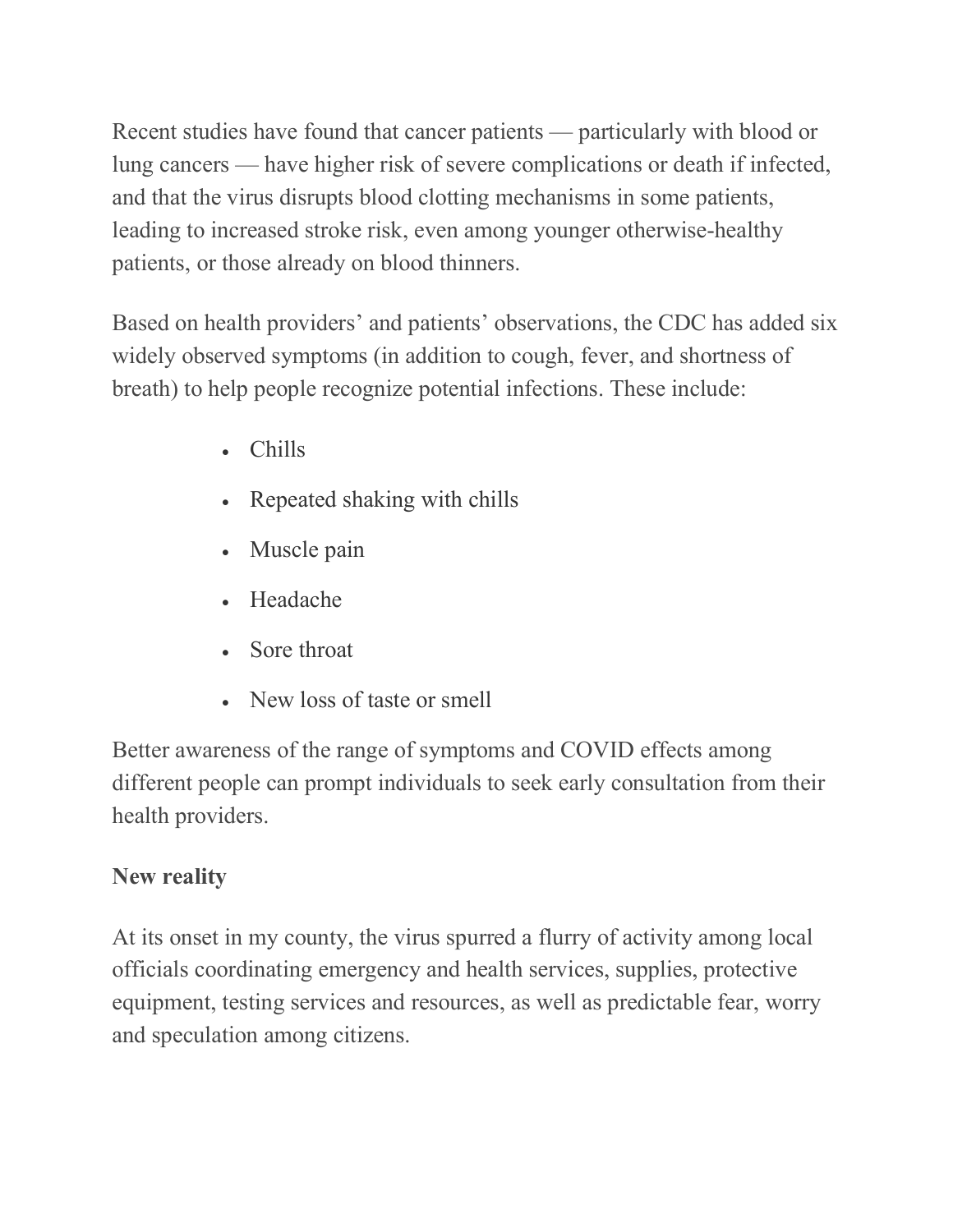Eight weeks feels like a time warp. During this time, we've learned to "socially distance" — or "physically distance," a term some prefer emphasizing the need for emotional support while physically apart — putting the minimum six feet between ourselves and others to prevent infection spread.

We're learning to make do with less and to appreciate, protect and respect our health, frontline and essential workers more.

Our national and local public health experts warn this is no time to let up.

National Institute for Allergy and Infectious Disease Director Dr. Anthony Fauci warns that a second wave of infection "is inevitable." Given the likelihood for overlapping with seasonal influenza, the second wave could be worse, overwhelming our health systems.

A University of Iowa College of Public Health research team of epidemiology, biostatistics and medical experts advises, after initial review of available state data and policies, that existing COVID prevention measures should remain in place. Their assessment "found evidence of a slowdown in infection and mortality rates due to social distancing policies, but not that a peak has been reached" and warns that a second infection wave would be likely without maintaining social distancing policies.

When will this be over? No one can honestly say, because the course ahead depends on our actions.

## **Protect each other**

A better question is: What will we do to protect each other and slow new infections?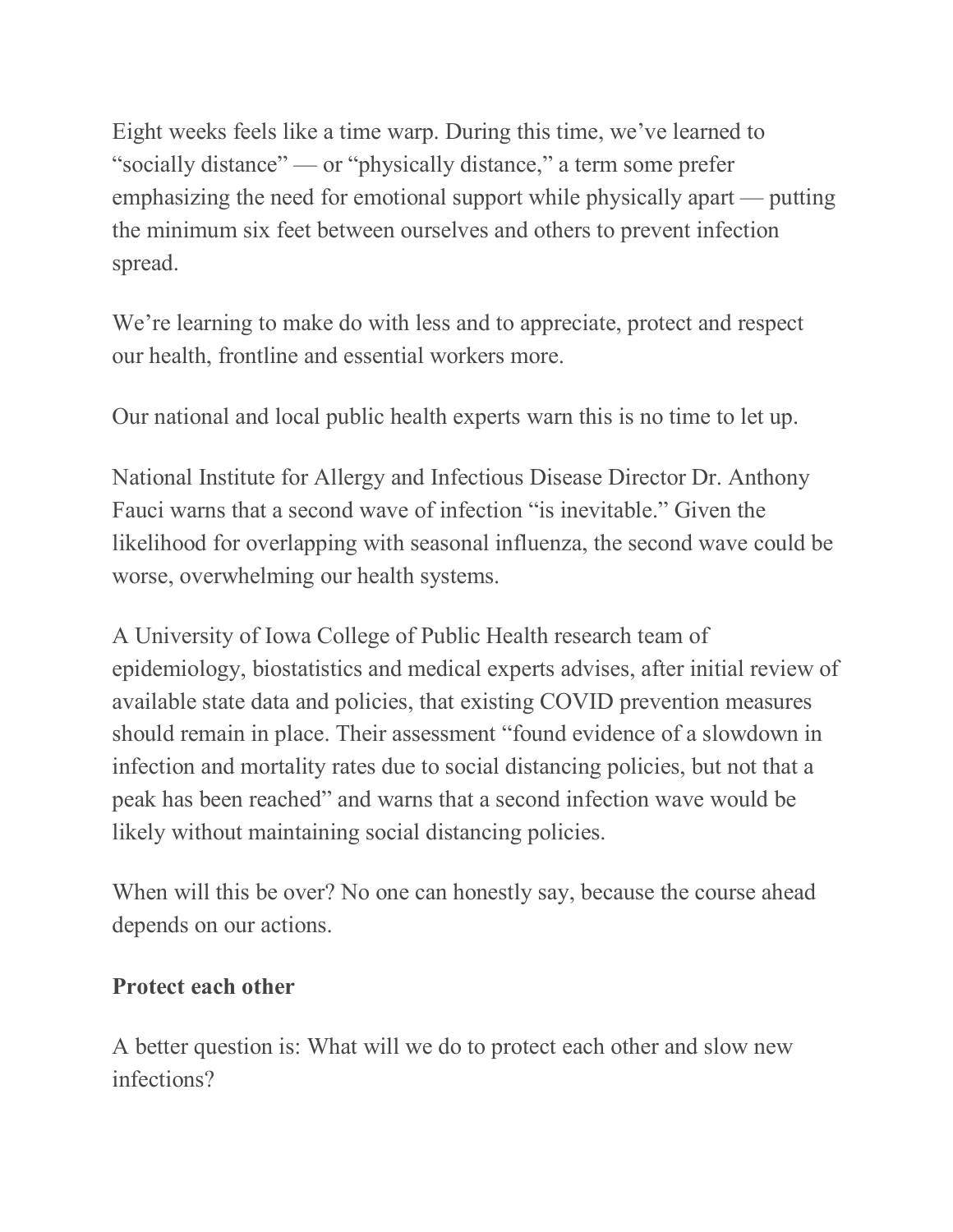The most powerful tool at our disposal is what we've had for these past weeks: Our own choices and actions have contributed to controlling infection spread and saving lives, and they will continue to do so as long as we practice them.

We can practice caution, not overconfidence.

We can make logical decisions based on science and facts.

We can reduce person-density of gatherings, vehicles and work areas.

We can put at least six feet between ourselves and others.

We can wear face coverings and masks when in public to protect others as well as ourselves, as advised by the CDC.

We can weigh each decision regarding outings and encounters, considering risk of potential exposure, infection and transmission of virus to a loved one. We can ask: Do I want to be the person that starts the spread in my family, church group, workplace, or community?

We can be conscientious about washing hands, and cleaning and disinfecting surfaces shared by multiple people.

We can protect and respect our essential workers by staying home, staying distant, giving resources and thanking them.

And we can look forward to a time that we reflect on as having made us stronger and smarter and more compassionate through trial.